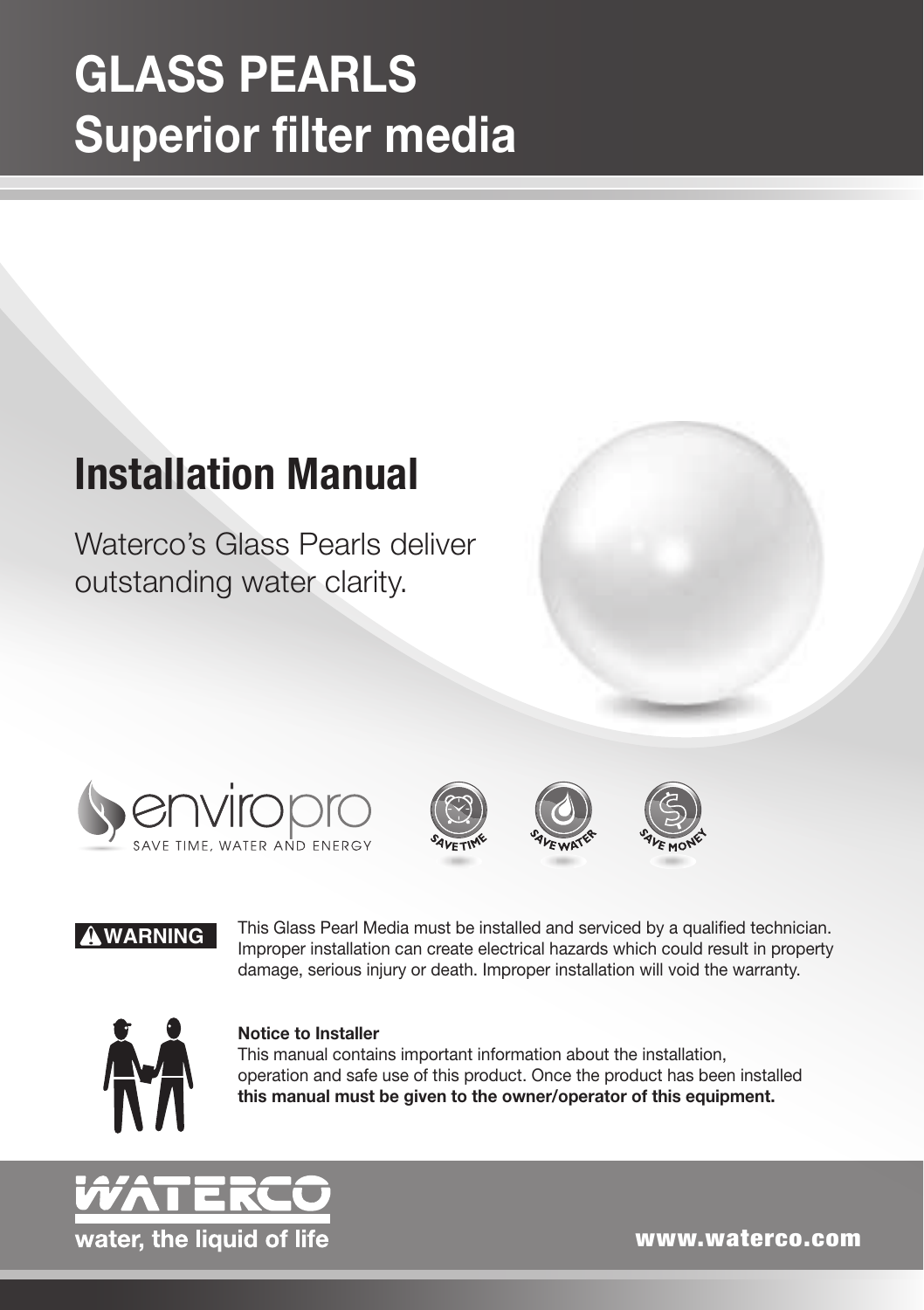## GLASS PEARL MEDIA

Waterco's Glass Pearls are manufactured from 100% pure glass and offer much finer filtration than conventional filter media.



#### SUPERIOR PURITY

Whereas other filter media may contain a variety of contaminants, Waterco's Glass Pearls are chemically inert for superior purity. In fact, Glass Pearls have been independently lab tested for leaching contaminants and found to be well within Australian Drinking Water Guidelines.

Their superior purity greatly reduces its initial backwashing requirements, prior to commissioning a filter, enabling a rapid start up of media filters.



#### **SAFF**

Glass Pearls are safe to handle & safe to service in comparison to other glass media options as crushed glass. Glass Pearls are spherical and do not have sharp edges, making them really safe to use. And if there's ever a failure, of the filter's laterals and Glass Pearls flow into the swimming pool, they pose no risk of injury to swimmers.

## SUPERIOR DEPTH FILTRATION

Glass Pearls operate on the basis of "depth filtration"; dirt is driven through the filter bed and trapped in minute spaces between the particles of filter media allowing the cleansed water to pass through.

Conventional media such as sand is crushed and sieved; they generally have an irregular structure and a larger variation in particle size. A conventional media filter bed is more porous and unable to trap fine particles.

Glass Pearls are man-made to specific geometrical shapes providing an extremely narrow particle size range of 0.6mm to 0.8mm, enabling the creation of a dense homogeneous filter media bed, capable of filtering particles down to 3 microns.



A micron is equivalent to one millionth of a metre.



Glass Pearl Media **Sand Media** Sand Media

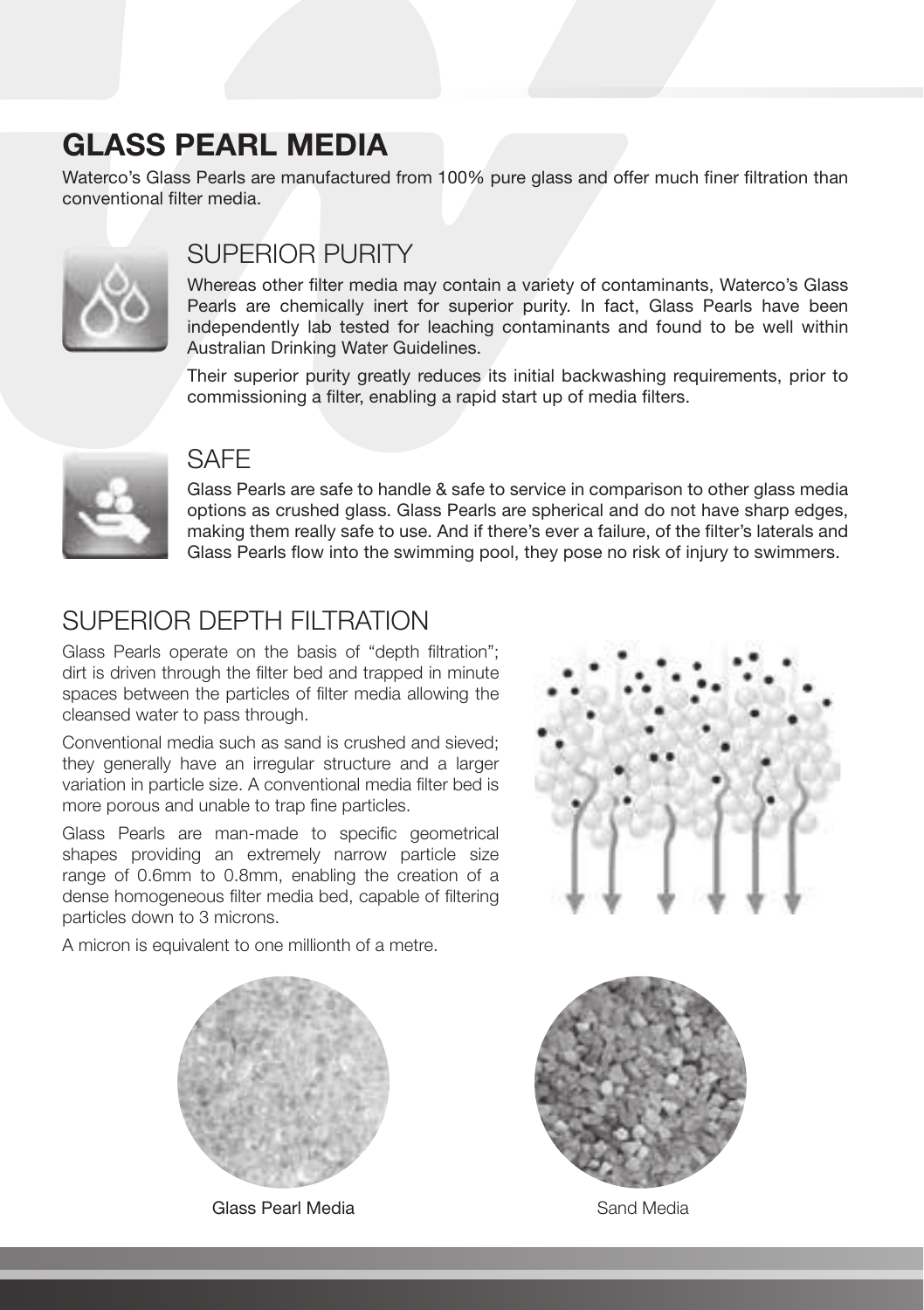# **CAUTION**

Emergency & First Aid Procedures:

If Glass Pearls or dust causes eye irritation, flush the affected eye(s) with water or commercial eye wash. If existing respiratory conditions are aggravated in your use of this product, get to a wellventilated area. Seek medical attention if condition is not alleviated.

| <b>Fires Risks</b>                           | ÷  |                                                                                                                                                                                    |
|----------------------------------------------|----|------------------------------------------------------------------------------------------------------------------------------------------------------------------------------------|
| <b>Flammable Limits</b>                      |    | : Does not ignite                                                                                                                                                                  |
| <b>Extinguishing Media</b>                   |    | : Not a fire hazard                                                                                                                                                                |
| <b>Unusual Fire &amp; Explosion Hazards:</b> |    | None                                                                                                                                                                               |
| <b>Special Fire Fighting Procedures</b>      | ÷. | None                                                                                                                                                                               |
| <b>Accidental Release Measures</b>           | t  |                                                                                                                                                                                    |
| <b>Minor Spills</b>                          |    | : Vacuum or sweep up excess material to avoid a possible<br>slipping hazard.                                                                                                       |
| <b>Waste Disposal Method</b>                 |    | : Glass Pearls may be disposed of in a solid waste landfill<br>if permitted by Applicable Federal, State and Local<br>Regulations.                                                 |
| <b>HANDLING AND STORAGE</b>                  | ÷  |                                                                                                                                                                                    |
| <b>Protective Gloves</b>                     |    | : As required per job.                                                                                                                                                             |
| <b>Eye Protection</b>                        |    | : Safety glasses or goggles.                                                                                                                                                       |
| <b>Other Protective Equipment</b>            |    | : None                                                                                                                                                                             |
| <b>Personal Protective Equipment</b>         |    | : All personal protective equipment should be selected,<br>used, maintained and decontaminated in accordance with<br>manufacturers' instructions and applicable standards.         |
| <b>Personal Hygiene</b>                      |    | : Always wash hands after using this product. Always wash<br>hands before eating, drinking, smoking or using the toilet.<br>Work clothes should be washed regularly.               |
| <b>Physical &amp; Chemical Properties</b>    | ÷  |                                                                                                                                                                                    |
| <b>Flash Point</b>                           |    | : N/A.                                                                                                                                                                             |
| Appearance/Odour                             |    | : Transparent / Odorless.                                                                                                                                                          |
| <b>Softening Point</b>                       | ÷. | 730°C.                                                                                                                                                                             |
| <b>Specific Gravity</b>                      |    | : $1.55 - 1.65$ g/cc.                                                                                                                                                              |
| <b>Solubility in Water</b>                   |    | Insoluble.                                                                                                                                                                         |
| <b>Lower Flammability Limit</b>              |    | : Non flammable.                                                                                                                                                                   |
| <b>Upper Flammability Limit</b>              |    | : Non flammable.                                                                                                                                                                   |
| <b>Stability &amp; Reactivity</b>            | ÷  |                                                                                                                                                                                    |
| <b>Chemical Stability</b>                    | ÷  | Stable.                                                                                                                                                                            |
| Incompatibility                              |    | : Hydrofluoric Acid.                                                                                                                                                               |
| <b>Hazardous Polymerization</b>              | ÷. | None.                                                                                                                                                                              |
| <b>Toxicological Information</b>             | ÷  |                                                                                                                                                                                    |
| <b>Health Hazards</b>                        |    | None.                                                                                                                                                                              |
| Carcinogenic                                 |    | : Not listed under NTP, IARC Monographs, or OSHA.                                                                                                                                  |
| <b>Work/Hygienic Practices</b>               |    | : Wash hands after handling beads and before eating.                                                                                                                               |
| <b>Effects of Overexposure</b>               |    | : May cause temporary respiratory and eye irritation.                                                                                                                              |
| <b>Disposal Considerations</b>               | ÷. | Recycle wherever possible or consult manufacturer for<br>recycling options. Consult State Land Waste Management<br>Authority for disposal. Bury residue in an authorized landfill. |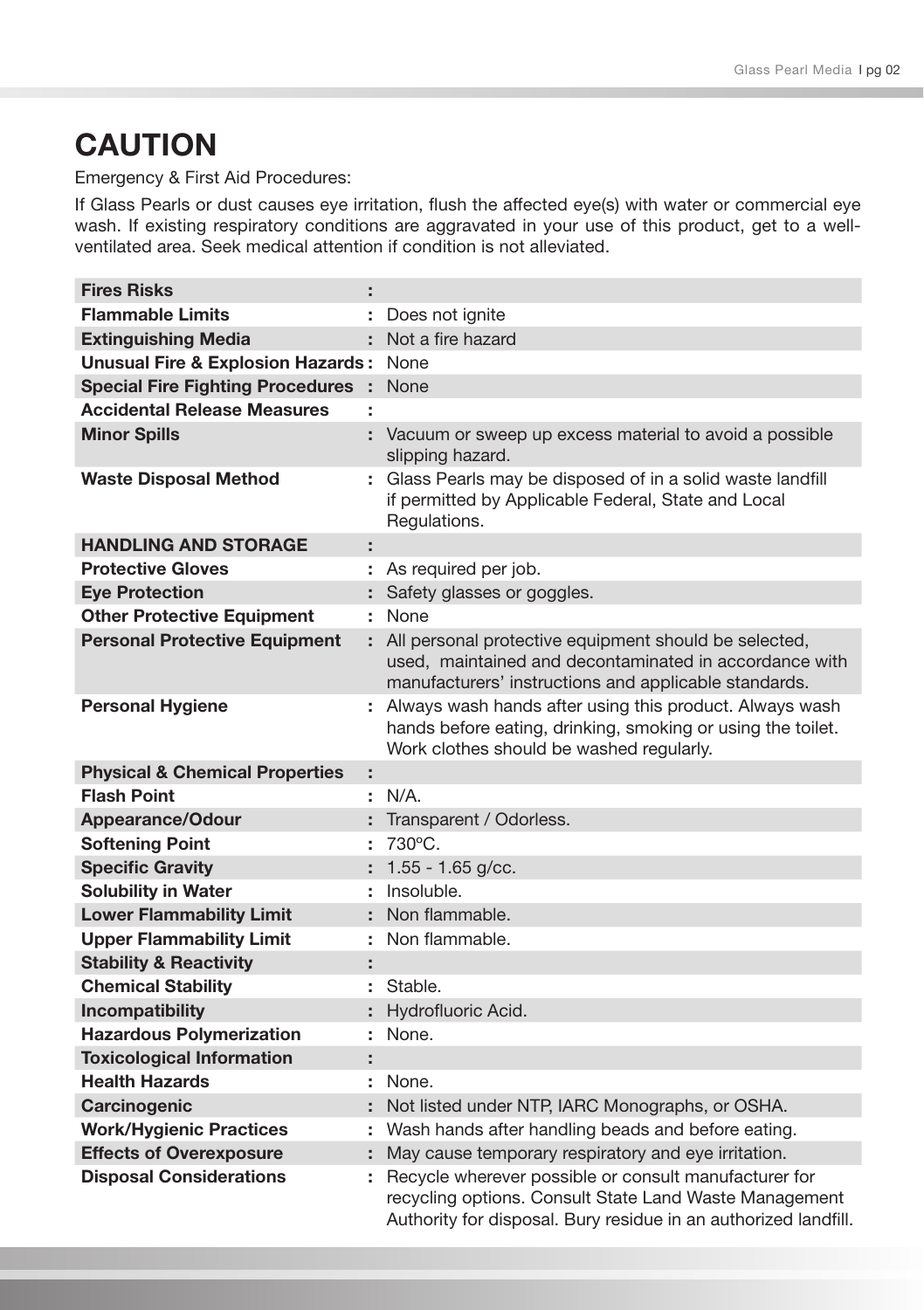# MEDIA APPLICATION RATE BY WEIGHT

All media filters require a particular volume of actual media to enable efficient filtering.

To enable a correct calculation of the right quantity of media required for any filter vessel you will need from the manufacture of the filter vessel a recommended weight (kg) of media.

To complete the calculation of required media by weight you will need to be converted the recommended required vessel volume (litre) of media, this is the multiplied by the Glass Pearl media bulk density.

### BULK DENSITY

The chart below demonstrates that Glass Pearls have a higher bulk density than crushed glass and sand.

| Media                                         | Bulk density, g/cm <sup>3</sup> |
|-----------------------------------------------|---------------------------------|
| Glass Pearls                                  | 1.61                            |
| Sand                                          | 1.47                            |
| <b>Crushed Glass</b>                          | 1.33                            |
| Bulk density is a measure of mass per volume. |                                 |

### Why a Difference in Bulk Density?

Glass Pearl media has an effective size between 0.6mm to 0.8mm.This narrow range in particle size and the smooth spherical shape results in a closer compaction of Pearls as a filter bed whereas sand generally has a larger range of particle size 0.6mm to 1.2mm and irregular in shape results in large porosity or air gapes between particles reducing its ability to provide finer filtration.

Please note that the required Glass Pearl filter media weights differ, but the media volume is constant.

#### **Calculation**

Filter Vessel Media Volume (Litres) x Glass Pearl Media Bulk Density = Required Glass Pearl Media 0.6 – 0.8mm (kg).

Example: The Waterco S600 media filter requires 106lts of media to operate efficiently, hence the following calculation:

106lt x 1.61 (Glass Pearl Bulk Density) = 171kg of Glass Pearl Media.

In comparison to 106lt x 1.47 (Sand Bulk Density) =  $155kg$  of Sand 16/30 Media.

Alternatively, in some cases it may be known what the actual media weight in Kilograms required using a Sand 16/30 media. This weight can simply divided by **/ 0.904** to gain the correct quantity (weight) of Glass Pearl Media required, refer the following calculation example:

The Waterco S600 media filter requires 155kgs Sand 16/30 media to operate efficiently, hence the following calculation:

155 lt / 0.904 =  $171kg$  of Glass Pearl Media.

All Waterco Media filter brochures list the required media by weight for several types of media, but particularly Glass Pearl Media.

If you are unsure contact your local Waterco Customer Support team for confirmation.

If you are using the Waterco Glass Pearl Media in an alternate brand of media filter, refer to that manufactures operating manual for the required media volumes.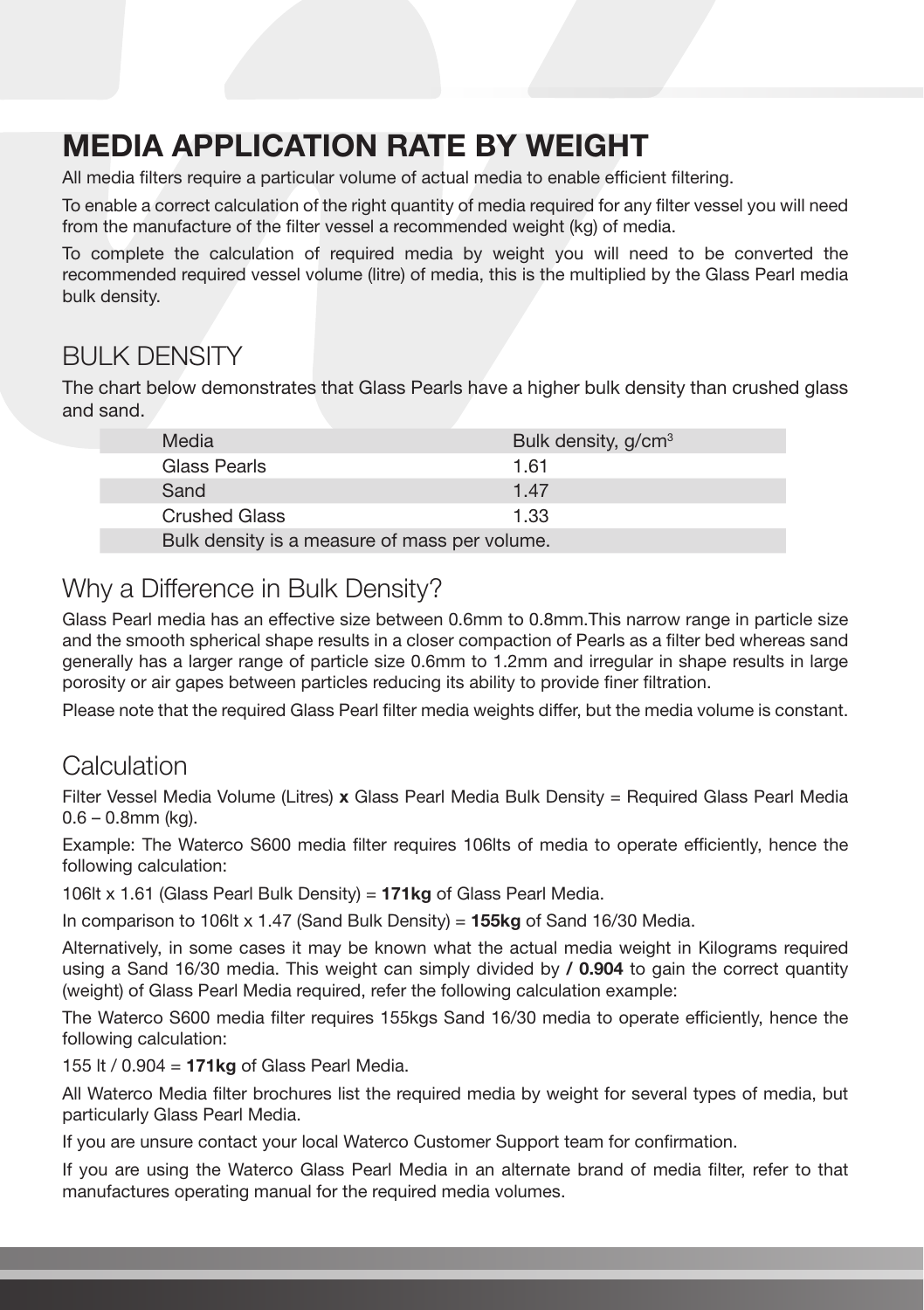## INSTALLING GLASS PEARL MEDIA

- 1. Before filling the filter media into the filter vessel ensure the vessel is totally clean of the old media and do a visual check of the laterals. Look for broken or loose laterals. Replace if necessary.
- 2. To eliminate stress on the laterals, fill the filter vessel half full of water to provide a cushioning effect when the filter media is poured.
- 3. (a) Top Mount Fibreglass filters Waterco Top Mount Fibreglass Filters are supplied with a perforated plastic locator, which centers the stem and prevents media from entering the stem pipe. Place the perforated plastic locator on the centre stem of the filter and carefully pour in the filter media via the perforated holes of the plastic locator. Remove the plastic locator once completed.

NOTE: If a template is no longer available or another branded filter you must center the stem and cover the stem opening to prevent non-alignment and media entering the stem pipe.

(b) Side Mount Fibreglass Filters (Waterco SM600) – Remove the top diffuser from the internal diffuser pipe and place the flexible air relief tube to the side, out of the way, inside the filter vessel. Cap the internal diffuser pipe with the filter media shield provided to prevent filter media from entering it. DO NOT MOVE DIFFUSER PIPE as this can affect the integrity of the bulkhead seal.

NOTE: The above instructions do not apply to Side Mount Fibreglass Filters larger than a Waterco SM600 filters. Any filter media entering the diffusers will be removed during normal operation.

- 4. Wash all the filter media and debris away from the threads and sealing surfaces of the filter vessel.
- 5. Lubricate the o-ring or gasket (bolt down type) MPV and thread to the filter. Lubricant should be silicon based and not petrochemical based.
- 6. Thread the Multiport Valve or Top Cap onto the filter tank and hand tighten.

## INITIAL STARTUP OF FILTER AFTER GLASS PEARL **MEDIA IS INSTALLED**

Be sure correct amount of filter media is in the filter vessel and that all connections are hand tightened.

1. Depress Multiport Valve handle and rotate to the BACKWASH position and open the air release valve on the filter or Multiport Valve.

NOTE: To prevent damage to control valve seal, always depress handle before turning.

- 2. Switch on the Pump/Open the Inlet Valve allowing the filter vessel to fill with water.
- 3. One a steady flow of water is running through the waste line, close the air release valve and let the pump run until the waste water is clear. The initial backwashing of the filter is recommended to remove any impurities or fine particles from the filter media until the sight glass is clear. This process may take up to 3 minutes.
- 4. Turn the pump off, Multiport Valve to the RINSE position. Switch on the Pump/Open the Inlet Valve until water in sight glass is clear — approximately 10 to 15 seconds
- 5. Switch off the Pump/Close the Inlet Valve, set the Multiport Valve to the FILTER position and Switch on the Pump/Open the Inlet. The filter is now operating in its normal filter mode.
- 6. Adjust pool suction and return valves to achieve desired flow. Check the plumbing and filter for water leaks and tighten connections, bolts, and nuts, as required.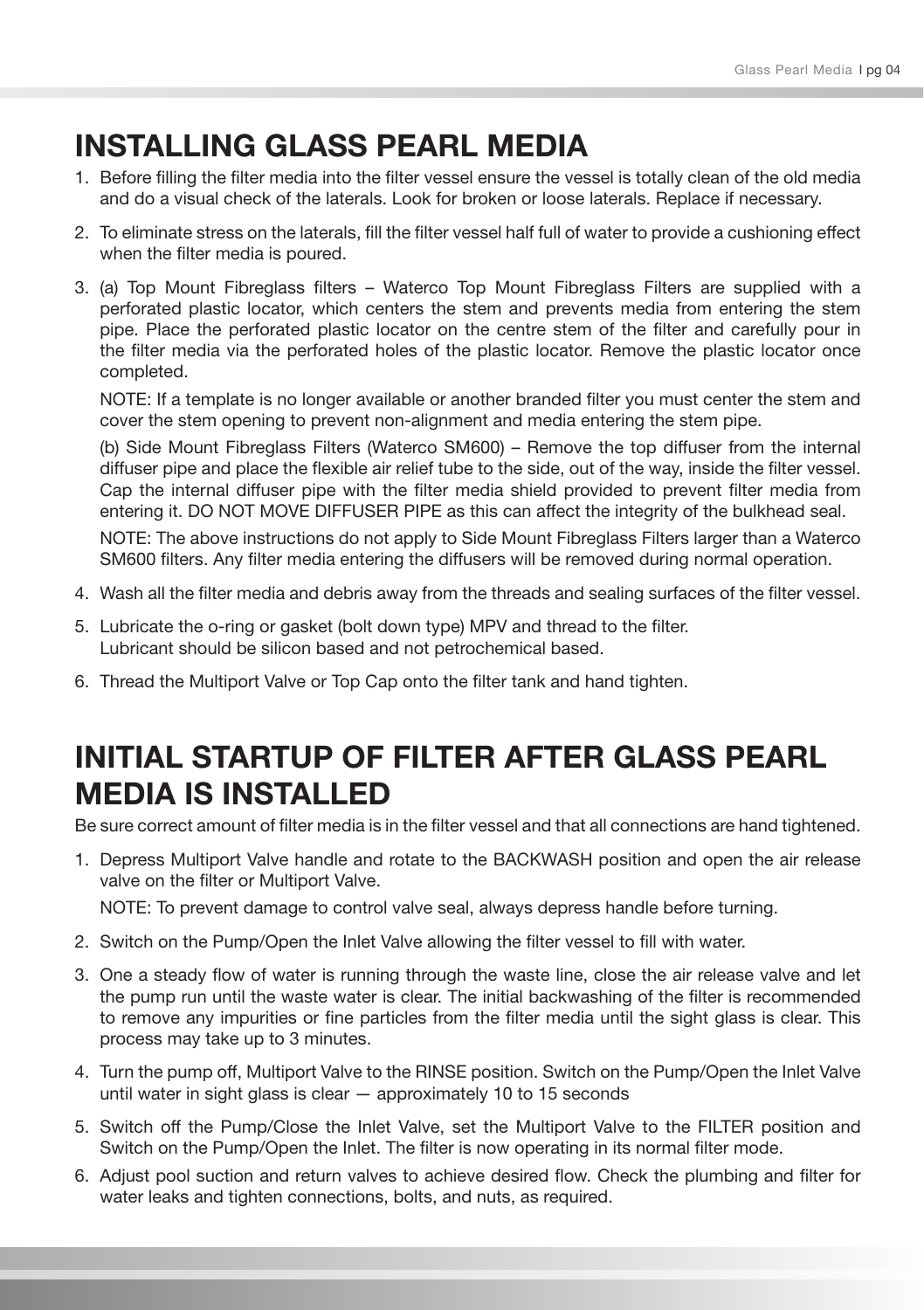7. Record the pressure gauge reading (start up pressure) during initial operation. After a period of time the accumulated dirt and debris in the filter causes a resistance to flow, and the flow diminishes.

The pressure will start to rise and the flow of water will start diminishing. When the pressure gauge reading is 50 kPa (7.2 psi) higher than the initial "Start up" pressure, it is time to backwash (clean) the filter (see Backwashing).

NOTE: If the filter is connected to mains water, it is not necessary to record the "Start up" pressure, as mains pressure tends to fluctuate.

## BACKWASHING

The function of backwashing is to separate the deposited particles from the filter media grains and flush them from the filter bed. Backwashing is achieved by reversing the flow of water through the filter bed at a fairly high flow rate. This high flow rate expands the filter bed and the water flow carries the debris out to waste.







#### Conditions for Backwashing:-

Time for backwashing is determined by the following conditions:

- 1. The flow rate through the filter bed decreases until it is insufficient to meet the demand.
- 2. The removal efficiency of the filter bed decreases to the point where filter water quality deteriorates or results in dirt or debris returning to the pool.
- 3. When the pressure gauge reading is 50 kPa (7.2 psi) higher than the start up pressure.
- 4. If the filter is connected to mains water, pressure rise is not an accurate indicator as mains pressure tends to fluctuate. It is best to rely on the actual flow rate.

#### Backwashing Instructions:-

1. Switch off the Pump/Close the Inlet Valve.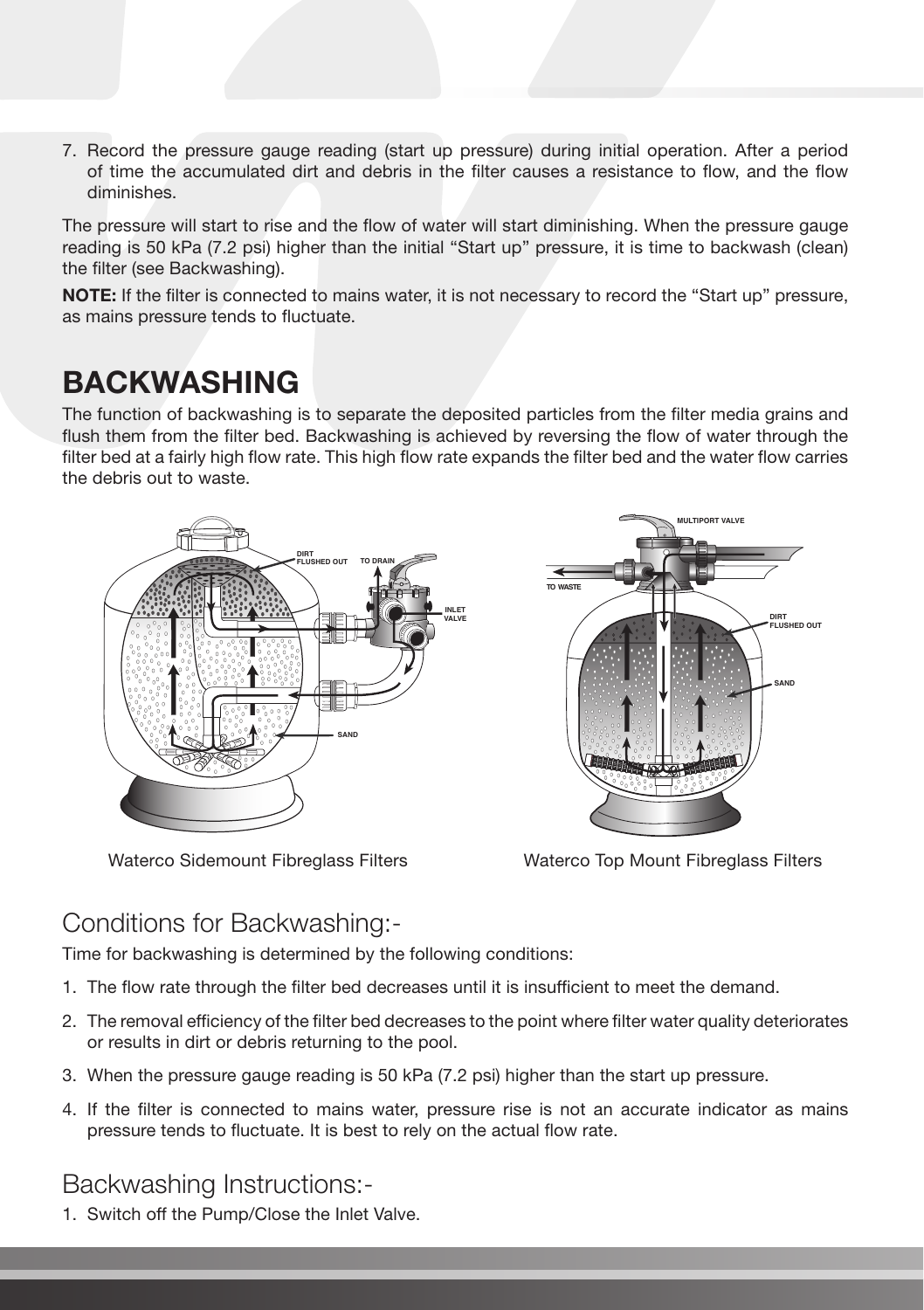- 2. Release the filter's pressure by loosening Pressure Release Valve until the Pressure Gauge needle drops to zero <0>.
- 3. Retighten Pressure Release Valve.
- 4. Depress and turn Handle 180° to the BACKWASH position. In the BACKWASH position, the water flow is automatically reversed through the filter so that it is directed to the bottom of the filter vessel, up through the filter bed, flushing the previously trapped dirt and debris out the waste line.
- 5. Switch on the Pump/Open the Inlet Valve. Backwash water will flow out through filter bed drain pipez
- 6. When the backwash water in the sight glass appears clear, Switch off the Pump/Close the Inlet Valve.
- 7. Depress and turn the handle to the RINSE position. In the RINSE position water flow is directed through the filter bed as normal filter mode but out through the waste outlet. This process settles the filter media bed into place and ensures any dirt or debris is rinsed out of the filter, preventing possible return to the pool.
- 8. Switch on the Pump/Open the Inlet Valve. Rinse water will flow out through the drain pipe.
- 9. When the rinse water in the sight glass appears clear. Switch off the Pump/Close the Inlet Valve.
- 10. Depress and turn the handle to the Filter position and Switch on the Pump/Open the Inlet Valve for normal operation.

## MAINTENANCE

The filter media will only require replacement once it has reached the limits of its designated life. Refer to the product information of the particular filter media used.

To ensure the maximum life of the selected filter media, please follow the procedures below:

- 1. Backwash the filter regularly according to the instructions set under "Backwashing".
- 2. Maintain a correct chemical balance of your pool/spa water. The chemical balance of water is a relationship between its pH, total alkalinity, calcium hardness and water temperature. The water must be maintained at all times to the following:

| PH LEVEL                | : BETWEEN 7.2 & 7.8.    |
|-------------------------|-------------------------|
| <b>TOTAL ALKALINITY</b> | : BETWEEN 80 & 150ppm.  |
| CALCIUM HARDNESS        | : BETWEEN 150 & 300ppm. |

And within these tolerances be balanced to the Langelier Saturation Index within a range of -0.2 to  $+0.2$ .

NOTE: Testing kits are available to test the water yourself or alternately bring a sample of the water to a professional pool and spa shop.

3. Mains water and rural water supplies need to be monitored. Saturation (life) in mains water or bore (rural) will vary depending on water quality.

## **RECOMMENDATION**

The above Glass Pearl Media Manual uses many general terms, specifications & details. However, most examples refer to Waterco pool equipment that may vary from other pool equipment manufactures. It is recommended if you are using the Waterco Glass Pearl Media in an alternate brand of media filter, refer to that manufactures operating manual for the required media volumes, installation and maintenance procedures.